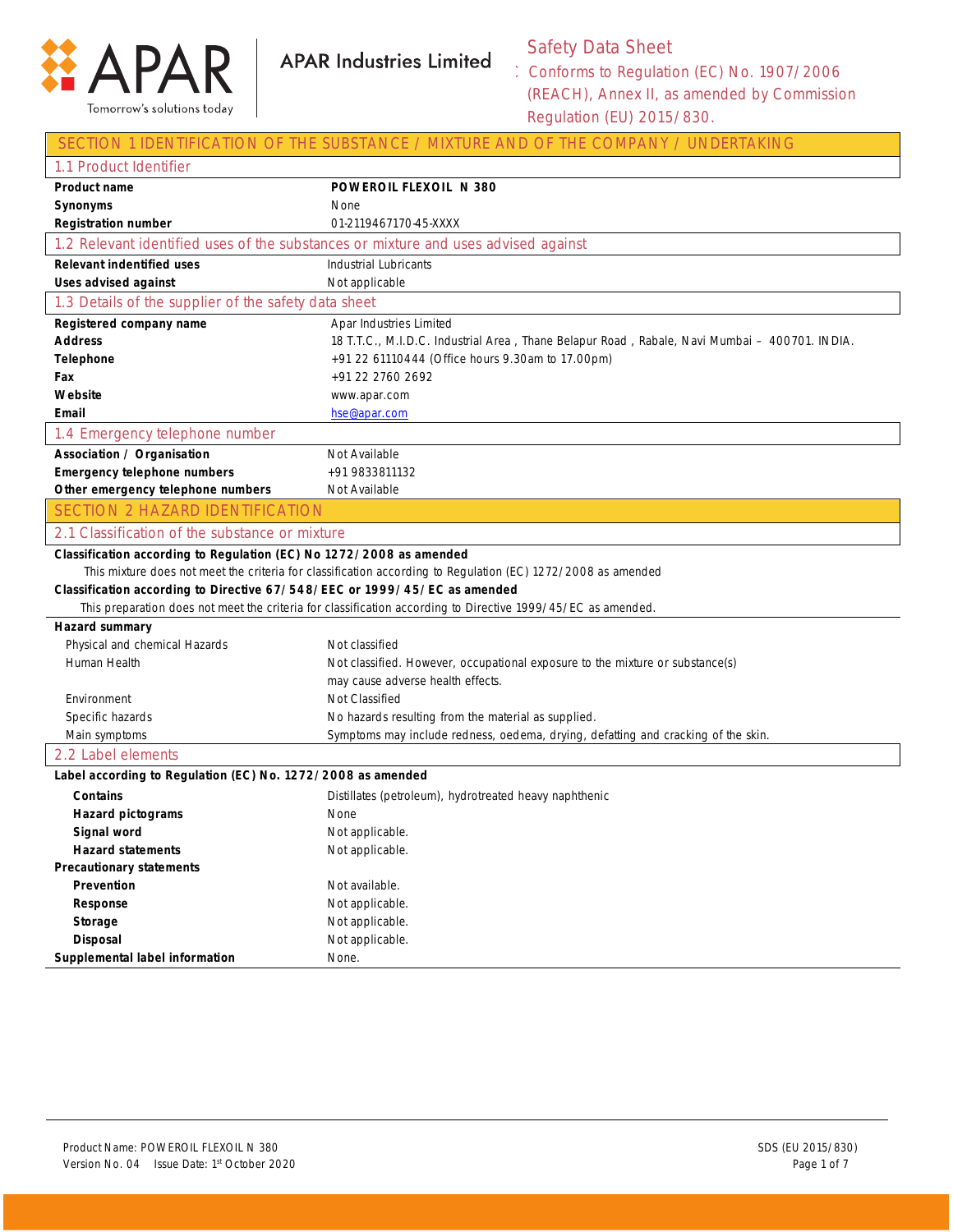

# Safety Data Sheet

| See section 11 for additional information on health hazards.<br>2.3 Other hazards   |            |                                                    |                                    |                             |
|-------------------------------------------------------------------------------------|------------|----------------------------------------------------|------------------------------------|-----------------------------|
|                                                                                     |            |                                                    |                                    |                             |
|                                                                                     |            | SECTION 3 COMPOSITION / INFORMATION ON INGREDIENTS |                                    |                             |
| 3.1 Substances                                                                      |            |                                                    |                                    |                             |
| 1. CAS No.                                                                          | % (Weight) | <b>Name</b>                                        | <b>Classification according to</b> | Classification (67/548/EEC) |
| 2. EC No.                                                                           |            |                                                    | regulation (EC)                    |                             |
|                                                                                     |            |                                                    | No.1272/2008(CLP)                  |                             |
| 1.64742-52-5                                                                        | 100        | Distillates (petroleum),                           | Not classified                     | Not classified              |
| 2. 265-155-0                                                                        |            | hydrotreated Heavy naphthenic                      |                                    |                             |
| Ingredient notes                                                                    |            |                                                    |                                    |                             |
| The highly refined mineral oil contains <3% (w/w) DMSO extract, according to IP346. |            |                                                    |                                    |                             |

| <b>SECTION 4 FIRST AID MEASURES</b>                                     |                                                                                                                                                               |
|-------------------------------------------------------------------------|---------------------------------------------------------------------------------------------------------------------------------------------------------------|
| 4.1 Description of first aid measures                                   |                                                                                                                                                               |
| <b>Eye Contact</b>                                                      | If this product comes in contact with eyes :                                                                                                                  |
|                                                                         | $\triangleright$ Wash out immediately with water                                                                                                              |
|                                                                         | $\triangleright$ If irritation continues, seek medical attention.                                                                                             |
|                                                                         | > Removal of contact lenses after an eye injury should only be undertaken by skilled personnel.                                                               |
| <b>Skin Contact</b>                                                     | If skin or hair contact occurs:                                                                                                                               |
|                                                                         | > Flush skin and hair with running water (and soap if available).                                                                                             |
|                                                                         | > Seek medical attention in event of irritation.                                                                                                              |
| Inhalation                                                              | > If fumes, aerosol or combustion products are inhaled remove from contaminated area. Other measures                                                          |
|                                                                         | are usually unnecessary.                                                                                                                                      |
| Ingestion                                                               | > Immediately give a glass of water.                                                                                                                          |
|                                                                         | > First aid is not generally required. If in doubt, contact a Poisons Information Centre or a doctor.                                                         |
| 4.2 Most important symptoms and effects, both acute and delayed         |                                                                                                                                                               |
| See section 11                                                          |                                                                                                                                                               |
|                                                                         | 4.3 Indication of any immediate medical attention and special treatment needed                                                                                |
| Treat symptomatically.                                                  |                                                                                                                                                               |
| <b>SECTION 5 FIRE FIGHTING MEASURES</b>                                 |                                                                                                                                                               |
| 5.1 Extinguishing media                                                 |                                                                                                                                                               |
| $\overline{\triangleright}$ Dry chemicals Powder.                       |                                                                                                                                                               |
| $\triangleright$ Foam.                                                  |                                                                                                                                                               |
| > BCF (where regulations permit).                                       |                                                                                                                                                               |
| $\triangleright$ Carbon dioxide (CO2).                                  |                                                                                                                                                               |
| $\triangleright$ Water spray or fog - Large fires only.                 |                                                                                                                                                               |
| 5.2 Special hazards arising from the substrate or mixture               |                                                                                                                                                               |
| Fire incompatibility                                                    | > Avoid contamination with oxidizing agents i.e. nitrates, oxidizing acids, chlorine acids, chlorine<br>bleaches, pool chlorine etc. as ignition may results. |
| 5.3 Advice for firefighters                                             |                                                                                                                                                               |
| Fire fighting                                                           | > Alert Fire Brigade and tell them location and nature of hazard.                                                                                             |
|                                                                         | > Wear full body protective clothing with breathing apparatus.                                                                                                |
| <b>SECTION 6 ACCIDENTAL RELEASE MEASURES</b>                            |                                                                                                                                                               |
| 6.1 Personal precautions, protective equipment and emergency procedures |                                                                                                                                                               |
| See section 8                                                           |                                                                                                                                                               |
| 6.2 Environmental precautions                                           |                                                                                                                                                               |
| See section 12                                                          |                                                                                                                                                               |
|                                                                         |                                                                                                                                                               |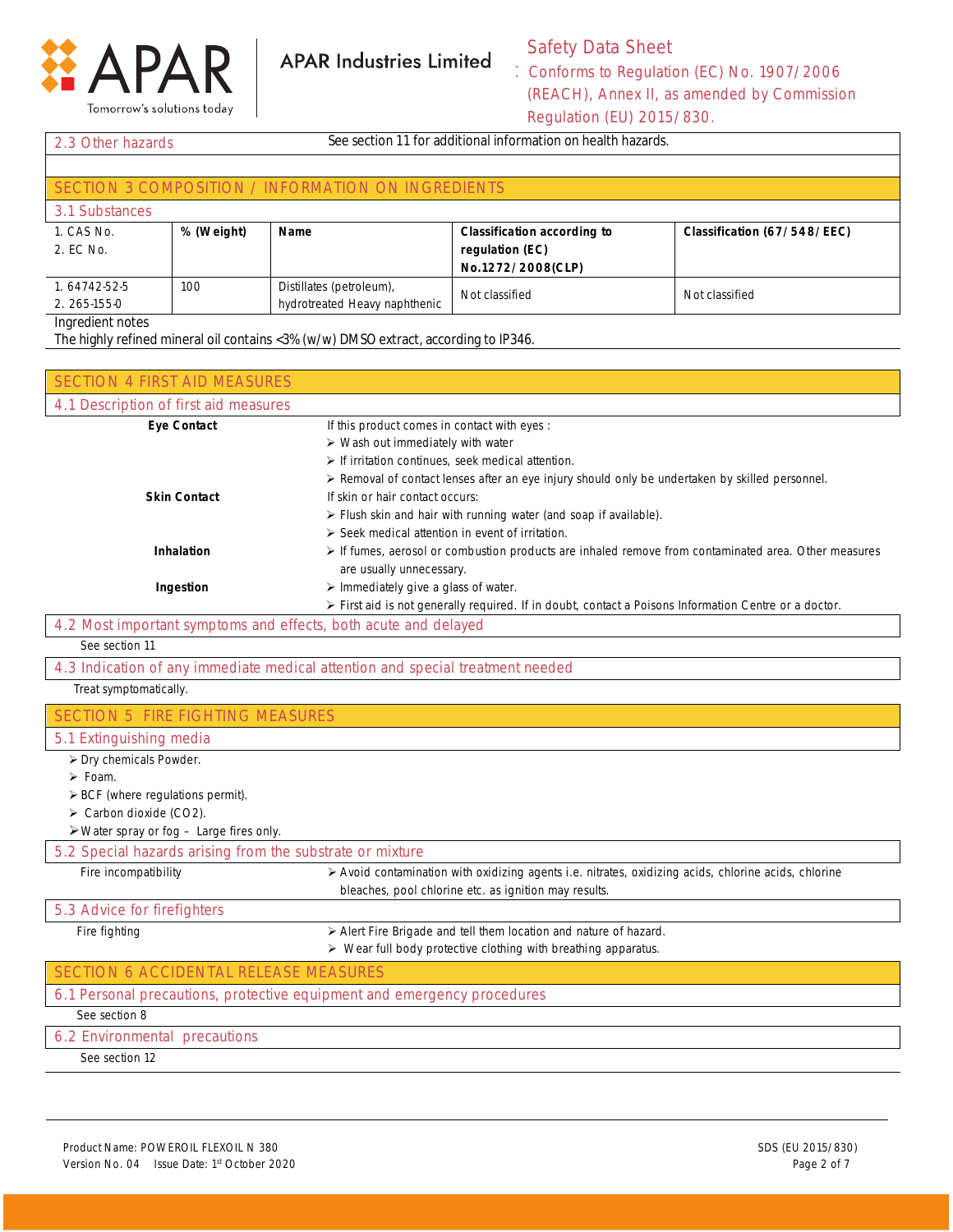

Г

**APAR Industries Limited** 

# Safety Data Sheet

| 6.3 Methods and material for containment and cleaning up |                                                                             |  |
|----------------------------------------------------------|-----------------------------------------------------------------------------|--|
|                                                          | Remove all ignitions sources.                                               |  |
|                                                          | Clean up all spills immediately.                                            |  |
| Minor spills                                             | Avoid breathing vapours and contact with skin and eyes.                     |  |
|                                                          | Control personal contact with the substance, by using protective equipment. |  |
|                                                          | Contain and absorb spill with sand, earth, inert material or vermiculite.   |  |
|                                                          | Wipe up.                                                                    |  |
|                                                          | Place in a suitable, labelled container for waste disposal.                 |  |
| 6.4 Reference to other sections                          | For personal protection, see section 8. For waste disposal, see section 13. |  |

| SECTION 7 HANDLING AND STORAGE                                    |                                                                                                       |
|-------------------------------------------------------------------|-------------------------------------------------------------------------------------------------------|
| 7.1 Precautions for safe handling                                 |                                                                                                       |
|                                                                   | > Avoid all personal contact, including inhalation.                                                   |
|                                                                   | > Wear protective clothing when risk of exposure occurs.                                              |
|                                                                   | $\triangleright$ Use in a well-ventilated area.                                                       |
|                                                                   | $\triangleright$ Prevent concentration in hollows and sumps.                                          |
|                                                                   | > DO NOT enter confined spaces until atmosphere has been checked.                                     |
|                                                                   | > Avoid smoking, naked lights or ignition sources.                                                    |
| Safe Handling                                                     | > Avoid contact with incompatible materials. When handling, DO NOT eat, drink or smoke.               |
|                                                                   | ≻ Keep containers securely sealed when not in use. Avoid physical damage to containers.               |
|                                                                   | > Always wash hands with soap and water after handling.                                               |
|                                                                   | $\triangleright$ Work clothes should be laundered separately.                                         |
|                                                                   | > Use good occupational work practice.                                                                |
|                                                                   | > Observe manufacturer's storage and handling recommendations contained within this SDS. Atmosphere   |
|                                                                   | should be regularly checked against established exposure standards to ensure safe working conditions. |
| Fire and explosion protection                                     | See section 5                                                                                         |
| 7.2 Conditions for safe storage, including any in compatibilities |                                                                                                       |
| Suitable container                                                | $\triangleright$ Metal can or drum                                                                    |
|                                                                   | $\triangleright$ Packaging as recommended by manufacturer.                                            |
|                                                                   | > Check all containers are clearly labeled and free from leaks.                                       |
| Storage incompatibility                                           | Avoid reaction with oxidizing agents.                                                                 |
| 7.3 Specific end use(s)                                           | Not available                                                                                         |
| <b>SECTION 8 EXPOSURE CONTROLS / PERSONAL PROTECTION</b>          |                                                                                                       |
| 8.1 Control parameters                                            |                                                                                                       |
| DERIVED NO EFFECT LEVEL (DNEL)                                    |                                                                                                       |
| Not available                                                     |                                                                                                       |
| PREDICTED NO EFFECT LEVEL (PNEL)                                  |                                                                                                       |
| Not available                                                     |                                                                                                       |
| OCCUPATIONAL EXPOSURE LIMITS (OEL)                                |                                                                                                       |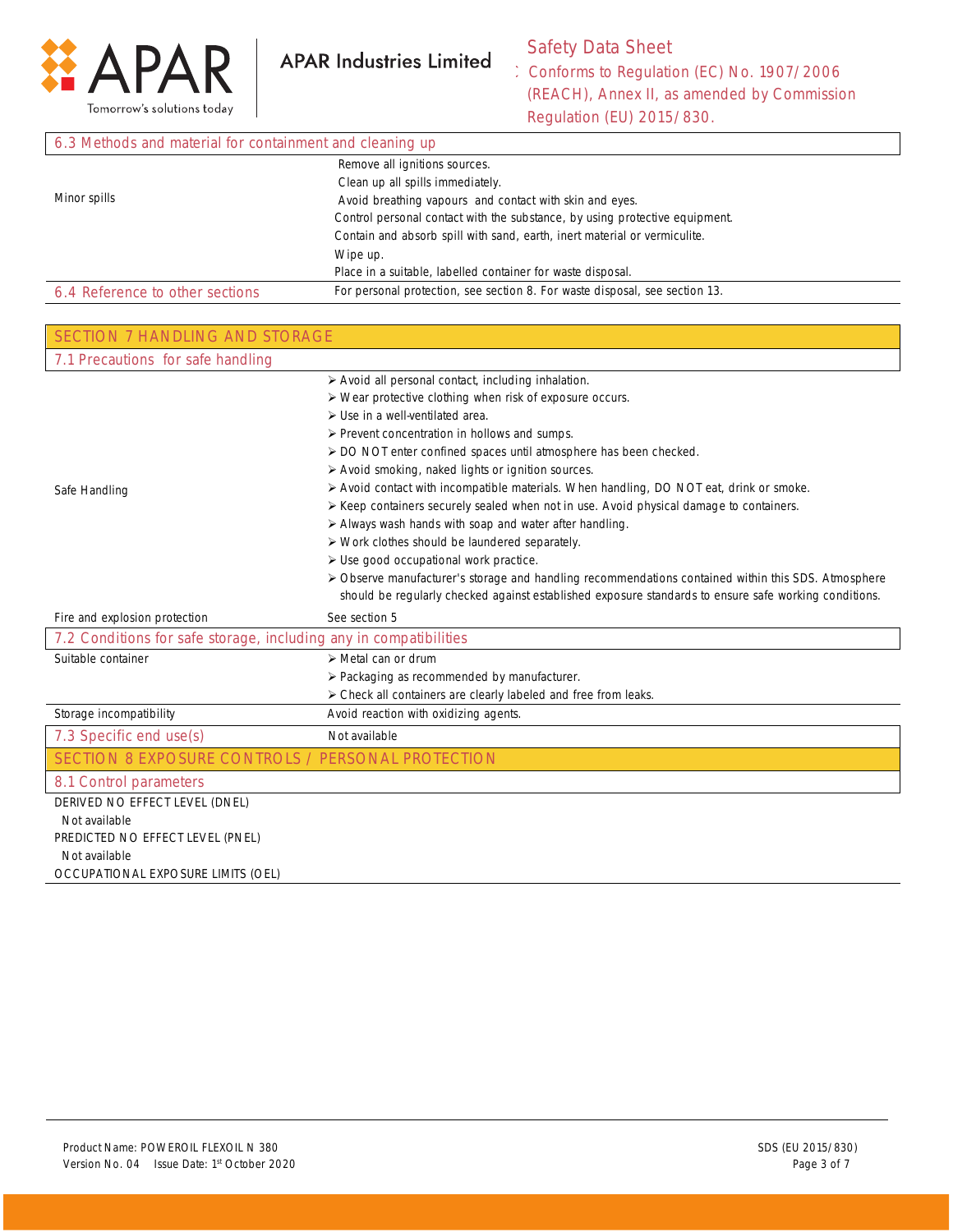

Safety Data Sheet Conforms to Regulation (EC) No. 1907/2006 (REACH), Annex II, as amended by Commission

Regulation (EU) 2015/830.

### 8.2 Exposure controls

8.2.1 Appropriate engineering controls Adequate ventilation should be provided whenever the material is heated or mists are generated. Provide adequate ventilation, including appropriate local extraction, to ensure that the defined occupational exposure limit is not exceeded.

### 8.2.2 Personal protection



| Eye and face protection | $\triangleright$ Safety glasses with side shields                |
|-------------------------|------------------------------------------------------------------|
|                         | $\triangleright$ Chemical goggles.                               |
| Skin protection         | See Hand protection below                                        |
| Hands/feet protection   | Wear general protective gloves, e.g. light weight rubber gloves. |
| Body protection         | See Other protection below                                       |
| Other protection        | No special equipment needed when handling small quantities.      |
|                         | OTHERWISE:                                                       |
|                         | Overalls.                                                        |
|                         | Barrier cream.                                                   |
|                         | Eyewash unit.                                                    |
| Thermal hazards         | Not Available                                                    |

#### Respiratory protection

Type A-P Filter of sufficient capacity. (AS/NZS 1716 & 1715, EN 143:2000 & 149:2001, ANSI Z88 or national equivalent)

| SECTION 9 PHYSICAL AND CHEMICAL PROPERTIES                |  |
|-----------------------------------------------------------|--|
|                                                           |  |
| 9.1 Information on basic physical and chemical properties |  |

| Appearance                           |                                           |
|--------------------------------------|-------------------------------------------|
| Physical state                       | Liquid                                    |
| Color                                | Amber                                     |
| Form                                 | Liquid                                    |
| Odor                                 | Mild Petroleum Odour                      |
| Odour threshold                      | Not applicable                            |
| рH                                   | Not applicable                            |
| Melting point/Pour point             | $<$ -3°C (ASTM D-97)                      |
| Flash point                          | Closed cup: $> 230^{\circ}$ C             |
| Evaporation rate                     | Not available                             |
| Flammability (solid, gas)            | Not available                             |
| Flammability limits in air,          | Not available                             |
| lower, % by volume                   |                                           |
| Flammability limits in air,          | Not available                             |
| upper, % by volume                   |                                           |
| Vapour pressure                      | Not available                             |
| Vapour density                       | Not available                             |
| Density                              | 0.915 to 0.935 at 15°C                    |
| Solubility(ies)                      |                                           |
| Solubility (water)                   | Insoluble                                 |
| Partition coefficient                |                                           |
| (n-octanol/water)                    | Not available                             |
| Decomposition temperature            | No Data                                   |
| Auto-ignition temperature            | $>350^{\circ}$ C                          |
| Viscosity, Kinematic at 40°C (104°F) | 3.45 cm2/s to 3.95 cm2/s (345 to 395 cSt) |
| <b>Explosive properties</b>          | No Data                                   |
| Oxidising properties                 | No Data                                   |
|                                      |                                           |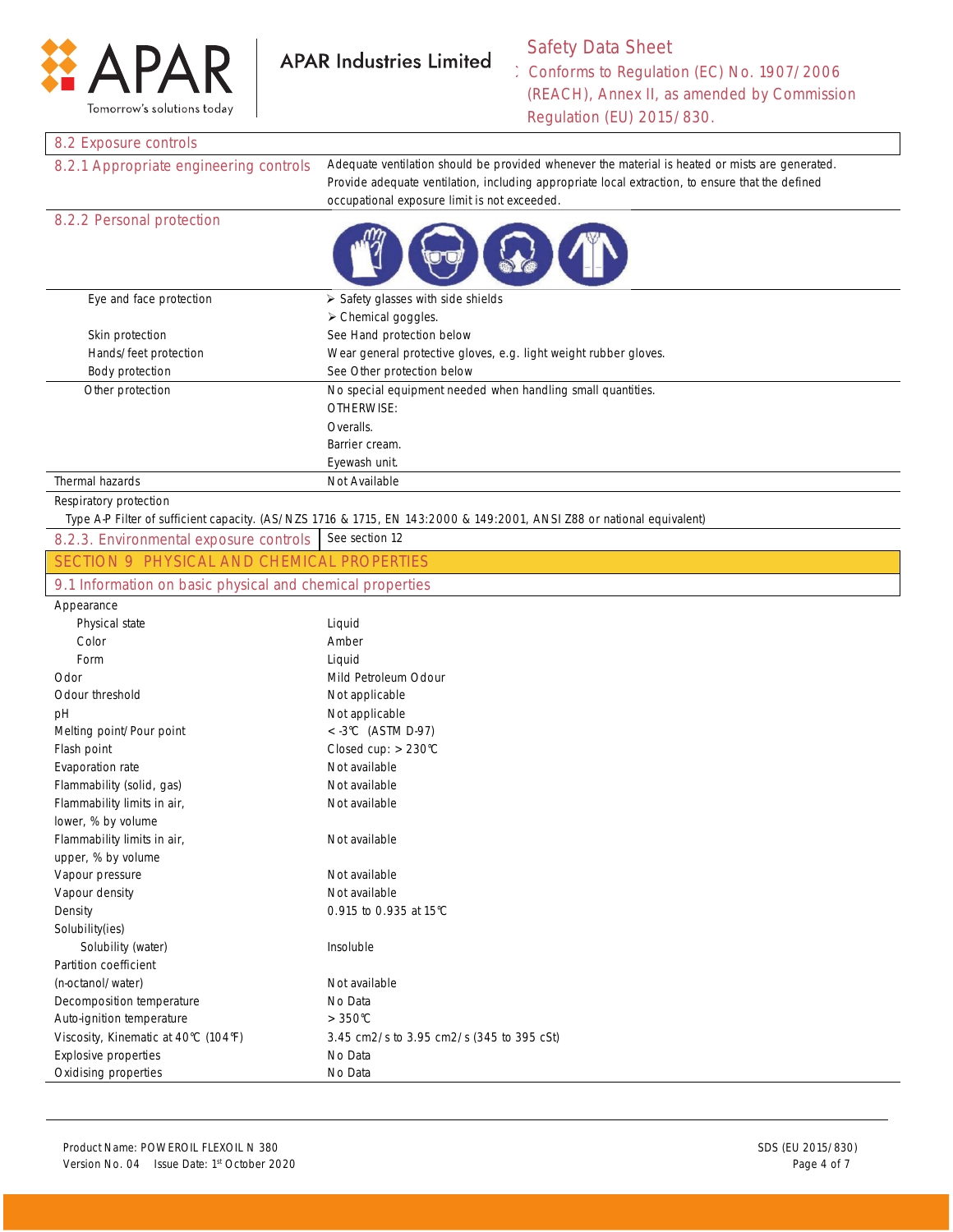

Safety Data Sheet

Conforms to Regulation (EC) No. 1907/2006 (REACH), Annex II, as amended by Commission Regulation (EU) 2015/830.

| 9.2 Other Information                   | Not Available                                                                       |  |
|-----------------------------------------|-------------------------------------------------------------------------------------|--|
| SECTION 10 STABILITY AND REACTIVITY     |                                                                                     |  |
| 10.1 Reactivity                         | Stable.                                                                             |  |
| 10.2 Chemical stability                 | Under normal conditions of storage and use, hazardous reactions will not occur.     |  |
| 10.3 Possibility of hazardous Reactions | Avoid temperatures exceeding the flash point.<br>No specific data.                  |  |
| 10.4 Conditions to avoid                | No specific data.                                                                   |  |
| 10.5 Incompatible materials             | Under normal conditions of storage and use, hazardous decomposition products should |  |
| 10.6 Hazardous decomposition            | not be produced.                                                                    |  |
| products                                |                                                                                     |  |

## SECTION 11 TOXICOLOGICAL INFORMATION

| 11.1 Information on toxicological effects |                                                                                                                                                                                                          |
|-------------------------------------------|----------------------------------------------------------------------------------------------------------------------------------------------------------------------------------------------------------|
| Acute toxicity                            | Not applicable                                                                                                                                                                                           |
| Skin corrosion/irritation                 | May cause defatting of the skin, but is neither an irritant nor a sensitizer.                                                                                                                            |
| Serious eye damage/eye                    | Not classified. May cause minor irritation on eye contact.                                                                                                                                               |
| irritation                                |                                                                                                                                                                                                          |
| Respiratory sensitisation                 | Not classified.                                                                                                                                                                                          |
| Skin sensitisation                        | Not classified. May cause defatting of the skin, but is not an irritant.                                                                                                                                 |
| Germ cell mutagenicity                    | No data available to indicate product or any components present at greater than 0.1% are<br>mutagenic or genotoxic.                                                                                      |
| Carcinogenicity                           | This product is not considered to be a carcinogen by IARC, ACGIH, NTP, or OSHA. Meets EU<br>requirement of less than 3% (w/w) DMSO extract for total polycyclic aromatic compound (PAC) using IP<br>346. |
| Reproductive toxicity                     | Contains no ingredient listed as toxic to reproduction                                                                                                                                                   |
| Specific target organ toxicity            | Not classified.                                                                                                                                                                                          |
| - single exposure                         |                                                                                                                                                                                                          |
| Specific target organ toxicity            | Not classified.                                                                                                                                                                                          |
| - repeated exposure                       |                                                                                                                                                                                                          |
| Aspiration hazard                         | May be fatal if swallowed and enters airways.                                                                                                                                                            |
| Mixture versus substance                  | Not available.                                                                                                                                                                                           |
| information                               |                                                                                                                                                                                                          |
| Other information                         | Risk of chemical pneumonia after aspiration.                                                                                                                                                             |
| <b>SECTION 12 ECOLOGICAL INFORMATION</b>  |                                                                                                                                                                                                          |
| 12.1 Toxicity                             | Not expected to be harmful to aquatic organisms.                                                                                                                                                         |
| 12.2 Persistence and degradability        |                                                                                                                                                                                                          |
| degradability                             | The product is not readily biodegradable.                                                                                                                                                                |
| 12.3 Bioaccumulative potential            |                                                                                                                                                                                                          |
| <b>Bioaccumulation potential</b>          | Bioaccumulation is unlikely to be significant because of the low water solubility of this product.                                                                                                       |

### 12.4 Mobility in soil

| <b>Mobility</b>                         | Not available. |                                                                                                                                                                                            |                |
|-----------------------------------------|----------------|--------------------------------------------------------------------------------------------------------------------------------------------------------------------------------------------|----------------|
| 12.5 Results of PBT and vPvB assessment |                |                                                                                                                                                                                            |                |
|                                         |                |                                                                                                                                                                                            |                |
| Relevant available data                 | Not applicable | Not applicable                                                                                                                                                                             | Not applicable |
| PBT Criteria fulfilled?                 | Not applicable | Not applicable                                                                                                                                                                             | Not applicable |
| 12.6 Other adverse effects              |                | No other adverse environmental effects (e.g. ozone depletion, photochemical ozone creation<br>potential, endocrine disruption, global warming potential) are expected from this component. |                |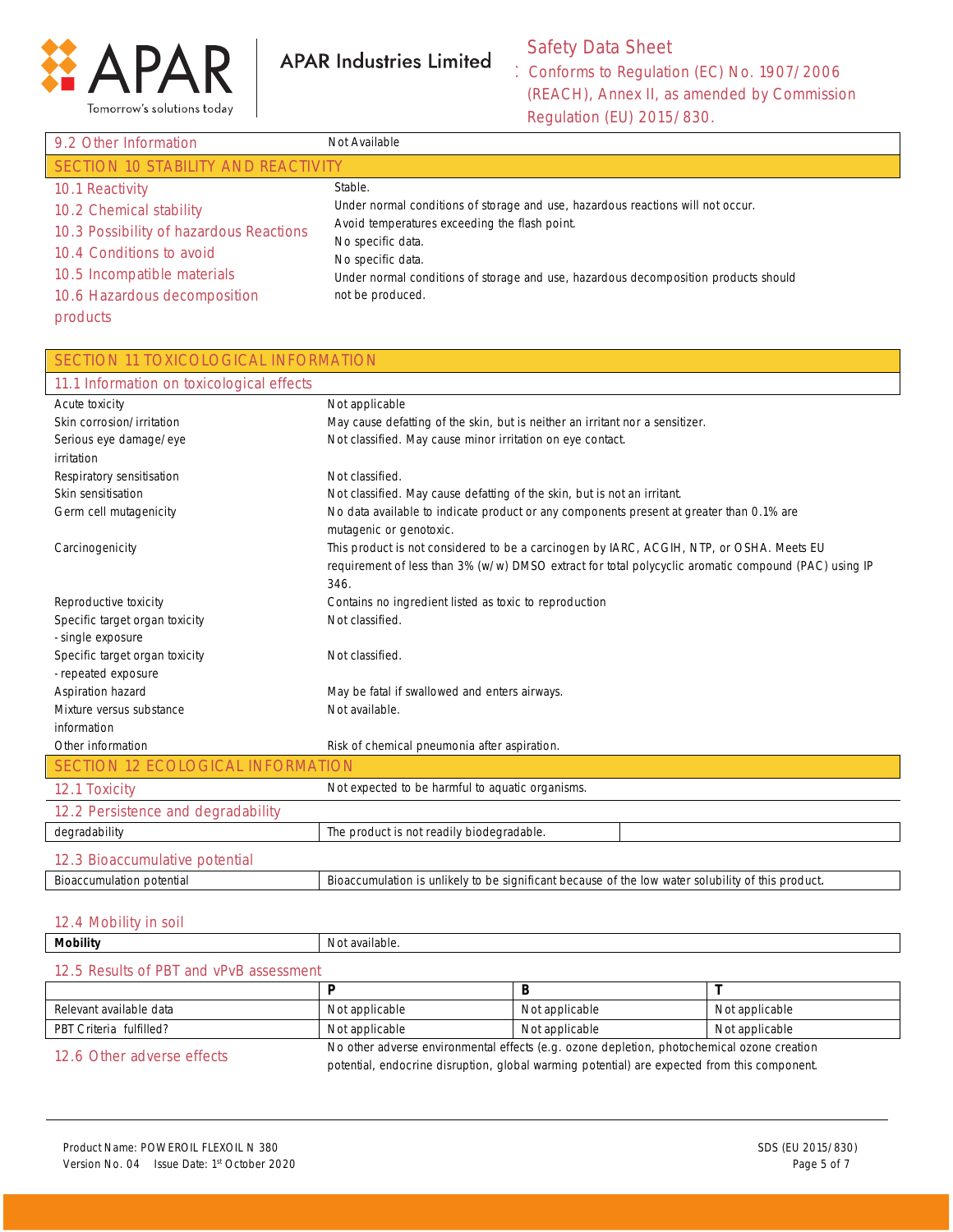

## Safety Data Sheet

| <b>SECTION 13 DISPOSAL CONSIDERATIONS</b>                                                                                                                                                                                                                                                                                                                                                                                                                                                                                                                                                                                                                                                                                                                                                                                                                                                                                                                                                                               |                                                                                                                                                                                                                                                                                                                                                                                                                                                                                                                                                                                                                                                                                                                                                                                                                                                    |  |
|-------------------------------------------------------------------------------------------------------------------------------------------------------------------------------------------------------------------------------------------------------------------------------------------------------------------------------------------------------------------------------------------------------------------------------------------------------------------------------------------------------------------------------------------------------------------------------------------------------------------------------------------------------------------------------------------------------------------------------------------------------------------------------------------------------------------------------------------------------------------------------------------------------------------------------------------------------------------------------------------------------------------------|----------------------------------------------------------------------------------------------------------------------------------------------------------------------------------------------------------------------------------------------------------------------------------------------------------------------------------------------------------------------------------------------------------------------------------------------------------------------------------------------------------------------------------------------------------------------------------------------------------------------------------------------------------------------------------------------------------------------------------------------------------------------------------------------------------------------------------------------------|--|
| 13.1 Waste treatment methods                                                                                                                                                                                                                                                                                                                                                                                                                                                                                                                                                                                                                                                                                                                                                                                                                                                                                                                                                                                            |                                                                                                                                                                                                                                                                                                                                                                                                                                                                                                                                                                                                                                                                                                                                                                                                                                                    |  |
| Product / Packaging disposal                                                                                                                                                                                                                                                                                                                                                                                                                                                                                                                                                                                                                                                                                                                                                                                                                                                                                                                                                                                            | Legislation addressing waste disposal requirements may differ by country, state and/ or territory. Each user<br>must refer to laws operating in their area. In some areas, certain wastes must be tracked.<br>A Hierarchy of Controls seems to be common - the user should investigate:<br>⋗<br>Reduction<br>➤<br>Reuse<br>Recycling<br>➤<br>Disposal (if all else fails)<br>➤<br>This material may be recycled if unused, or if it has not been contaminated so as to make it unsuitable for<br>its intended use. If it has been contaminated, it may be possible to reclaim the product by filtration,<br>distillation or some other means. Shelf life considerations should also be applied in making decisions of<br>this type. Note that properties of a material may change in use, and recycling or reuse may not always be<br>appropriate. |  |
| Waste treatment options                                                                                                                                                                                                                                                                                                                                                                                                                                                                                                                                                                                                                                                                                                                                                                                                                                                                                                                                                                                                 | Not available                                                                                                                                                                                                                                                                                                                                                                                                                                                                                                                                                                                                                                                                                                                                                                                                                                      |  |
| Sewage disposal options                                                                                                                                                                                                                                                                                                                                                                                                                                                                                                                                                                                                                                                                                                                                                                                                                                                                                                                                                                                                 | Not available                                                                                                                                                                                                                                                                                                                                                                                                                                                                                                                                                                                                                                                                                                                                                                                                                                      |  |
| SECTION 14 TRANSPORT INFORMATION                                                                                                                                                                                                                                                                                                                                                                                                                                                                                                                                                                                                                                                                                                                                                                                                                                                                                                                                                                                        |                                                                                                                                                                                                                                                                                                                                                                                                                                                                                                                                                                                                                                                                                                                                                                                                                                                    |  |
| General<br>14.1 UN Number<br>14.2 UN proper shipping name<br>14.3 Transport hazard class(es)<br>14.4 Packing group<br>14.5 Environmental hazards<br>14.6 Special precautions for user<br>14.7 Transport in bulk according to<br>Annex II of MARPOL 73/78 and the<br><b>IBC Code</b>                                                                                                                                                                                                                                                                                                                                                                                                                                                                                                                                                                                                                                                                                                                                     | The product is not covered by international regulation on the transport of dangerous<br>goods(IMDG, IATA, ADR/RID)<br>Not classified as dangerous goods for transport.<br>Not applicable<br>Not applicable<br>Not applicable<br>Not classified as marine pollutant/environmentally hazardous.<br>Not applicable<br>Not applicable                                                                                                                                                                                                                                                                                                                                                                                                                                                                                                                  |  |
| <b>SECTION 15 REGULATORY INFORMATION</b>                                                                                                                                                                                                                                                                                                                                                                                                                                                                                                                                                                                                                                                                                                                                                                                                                                                                                                                                                                                |                                                                                                                                                                                                                                                                                                                                                                                                                                                                                                                                                                                                                                                                                                                                                                                                                                                    |  |
|                                                                                                                                                                                                                                                                                                                                                                                                                                                                                                                                                                                                                                                                                                                                                                                                                                                                                                                                                                                                                         | 15.1. Safety, health and environmental regulations / legislation specific for the substance or mixture                                                                                                                                                                                                                                                                                                                                                                                                                                                                                                                                                                                                                                                                                                                                             |  |
| <b>EU</b> regulations<br>Regulation (EC) No. 2037/2000 on substances that deplete the ozone layer, Annex I<br>Not listed.<br>Regulation (EC) No. 2037/2000 on substances that deplete the ozone layer, Annex II<br>Not listed.<br>Regulation (EC) No. 850/2004 on persistent organic pollutants, Annex I<br>Not listed.<br>Regulation (EC) No. 689/2008 concerning the export and import of dangerous chemicals, Annex I, part 1<br>Not listed.<br>Regulation (EC) No. 689/2008 concerning the export and import of dangerous chemicals, Annex I, part 2<br>Not listed.<br>Regulation (EC) No. 689/2008 concerning the export and import of dangerous chemicals, Annex I, part 3<br>Not listed.<br>Regulation (EC) No. 689/2008 concerning the export and import of dangerous chemicals, Annex V<br>Not listed.<br>Regulation (EC) No. 166/2006 Annex II Pollutant Release and Transfer Registry<br>Not listed.<br>Regulation (EC) No. 1907/2006, Article 59(1). Candidate List<br>Not listed.<br><b>Authorisations</b> |                                                                                                                                                                                                                                                                                                                                                                                                                                                                                                                                                                                                                                                                                                                                                                                                                                                    |  |